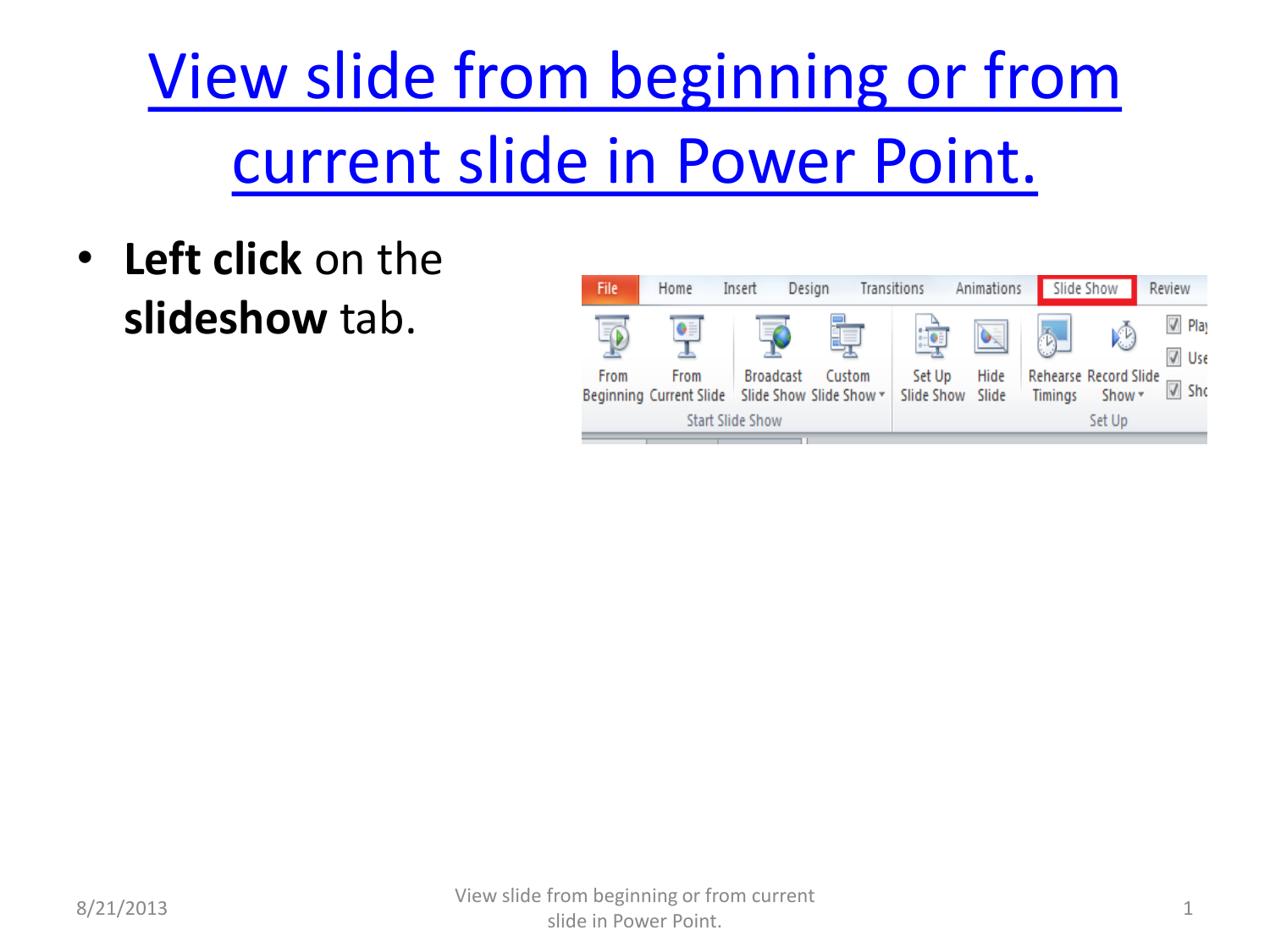<span id="page-1-0"></span>• **Left click** on the **From Beginning of Slide** Icon to play your slideshow from the first slide.

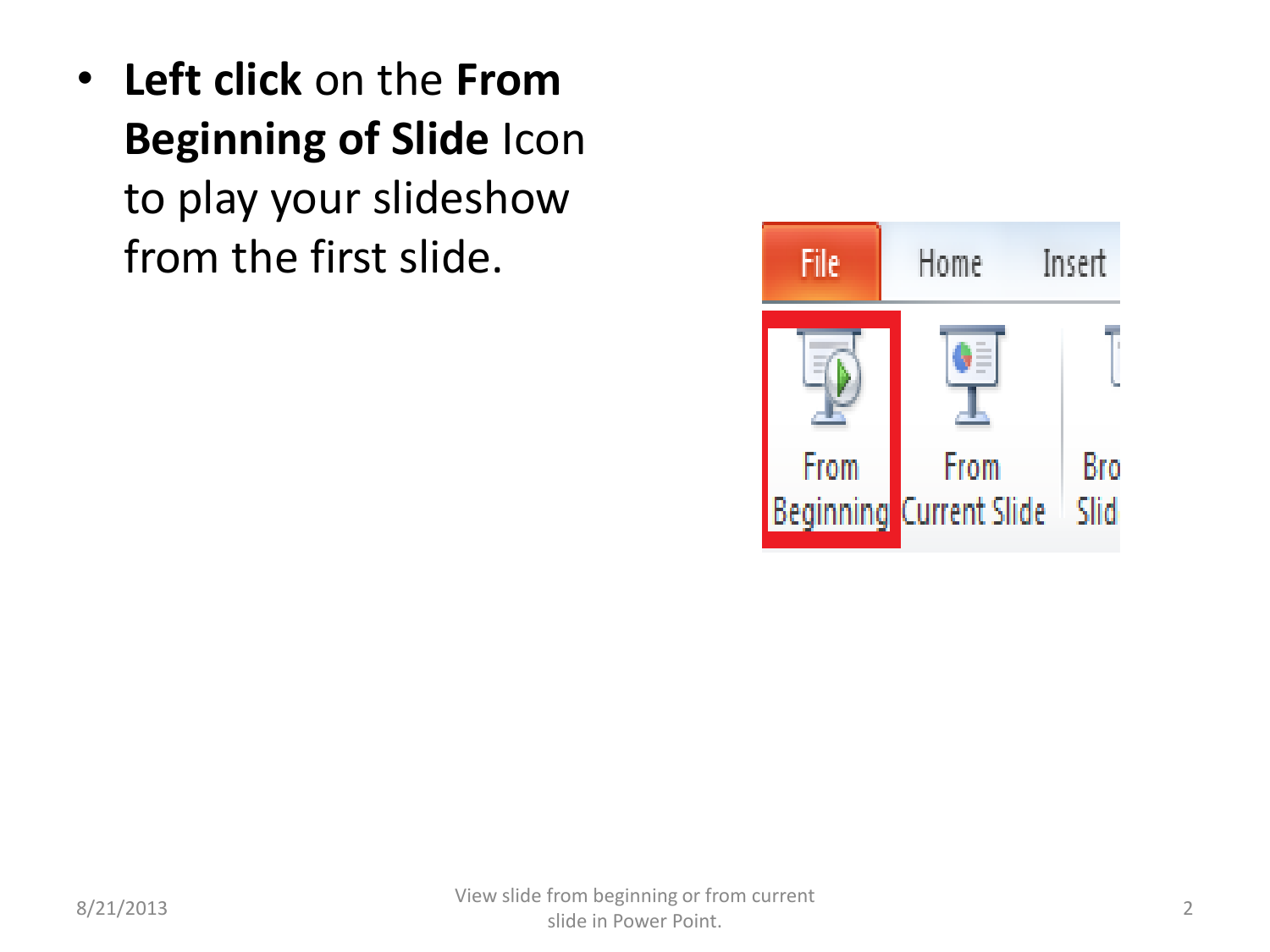- When the Slideshow appears it will be full screen.
- To change the slides forward press the **right arrow key** on your keyboard to go backward.
- Press the **left arrow key** on the keyboard.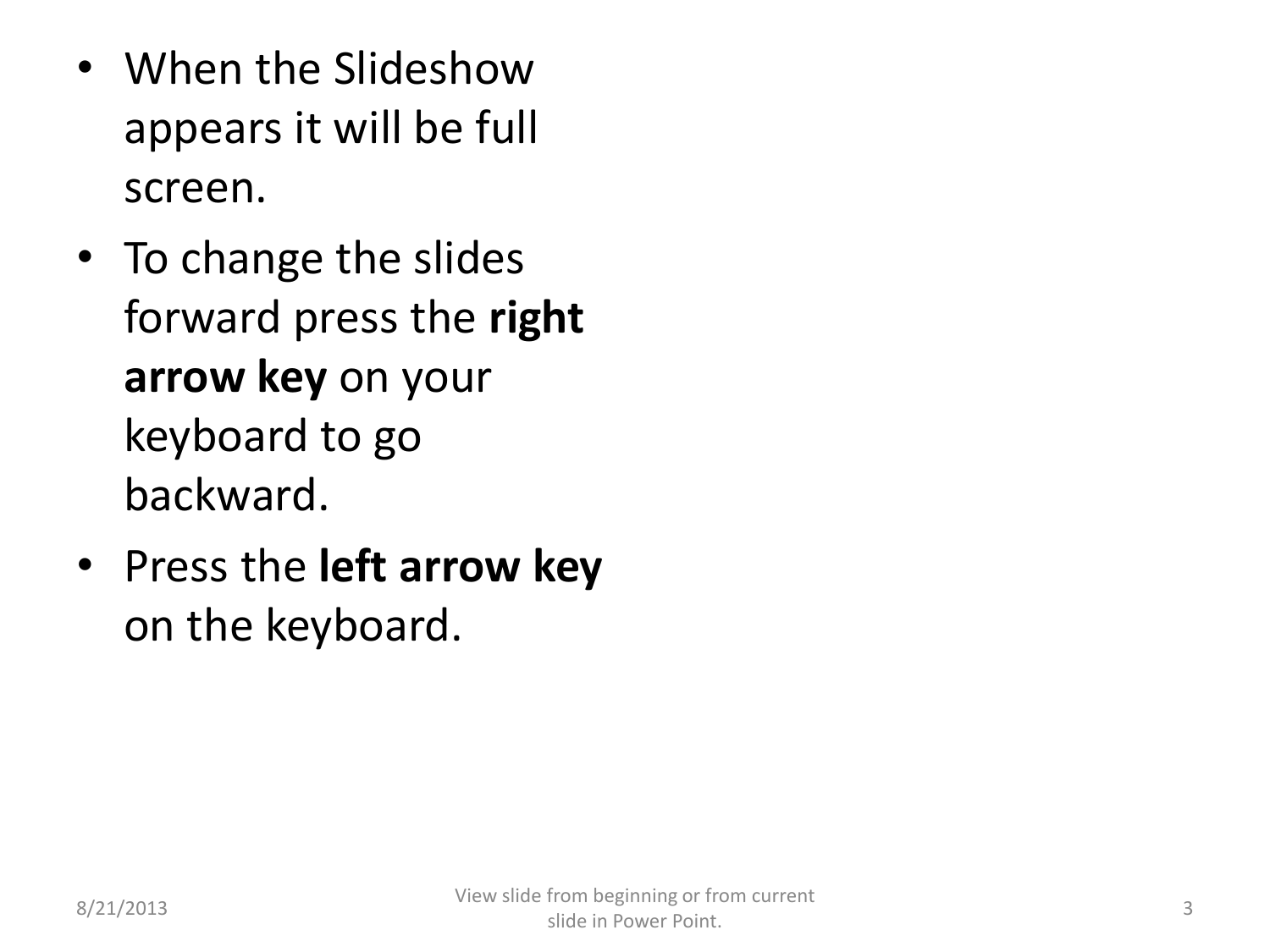- To play a slideshow from the current slide:
- First navigate to a slide other than the first one by using the **down arrow** on the keyboard.
- Then **left click** on the **From Current Slide***.*